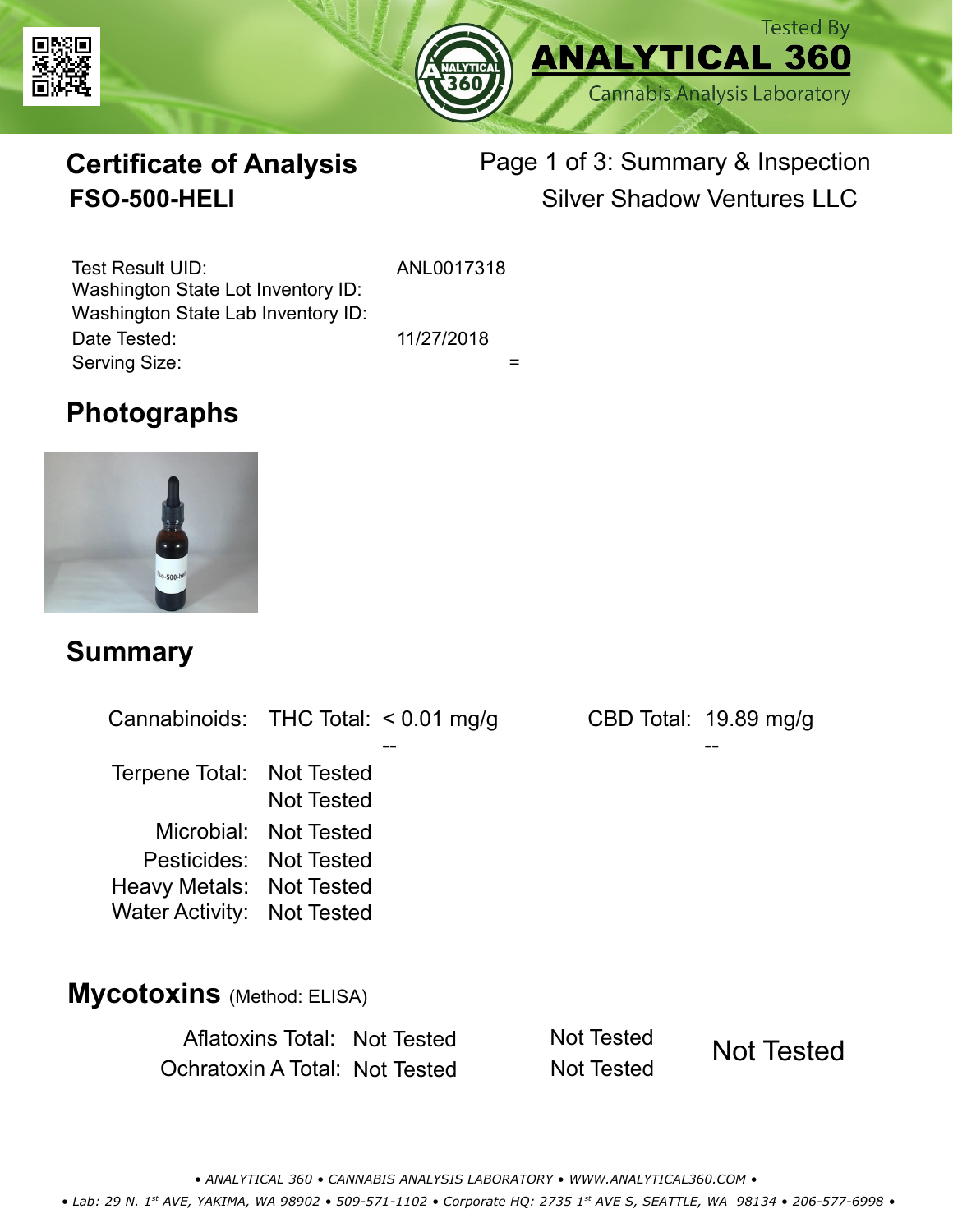



# **Certificate of Analysis** Page 2 of 3: Summary & Inspection **FSO-500-HELI** Silver Shadow Ventures LLC

| Test Result UID:                   | ANL0017318 |
|------------------------------------|------------|
| Washington State Lot Inventory ID: |            |
| Washington State Lab Inventory ID: |            |
| Date Tested:                       | 11/27/2018 |
| Serving Size:                      |            |

#### **Potency Profile (Method: HPLC-DAD)**

|                                                                                           | CBG-A                                                  | $< 0.01$ mg/g | -- |
|-------------------------------------------------------------------------------------------|--------------------------------------------------------|---------------|----|
|                                                                                           | <b>CBG</b>                                             | $0.14$ mg/g   | -- |
| <b>CBG TOTAL</b><br>$(CBG-A * 0.878 + CBG)^1$                                             |                                                        | $0.14$ mg/g   | -- |
|                                                                                           | $\Delta$ 9-THC-A                                       | $< 0.01$ mg/g | -- |
| $\Delta$ 9-THC                                                                            |                                                        | $< 0.01$ mg/g | -- |
|                                                                                           | $\Delta$ 9-THCV                                        | $< 0.01$ mg/g | -- |
|                                                                                           | $\Delta$ 8-THC                                         | $< 0.01$ mg/g | -- |
|                                                                                           | <b>CBN</b>                                             | $< 0.01$ mg/g | -- |
|                                                                                           | <b>THC-TOTAL</b><br>(THC-A * 0.877 + THC) <sup>1</sup> | $< 0.01$ mg/g | -- |
|                                                                                           | CBD-A                                                  | $< 0.01$ mg/g | -- |
|                                                                                           | <b>CBD</b>                                             | 19.89 mg/g    | -- |
|                                                                                           | CBDV-A                                                 | $< 0.01$ mg/g | -- |
|                                                                                           | <b>CBDV</b>                                            | $< 0.01$ mg/g | -- |
|                                                                                           | <b>CBD-TOTAL</b><br>$(CBD-A * 0.877 + CBD)^1$          | 19.89 mg/g    | -- |
|                                                                                           | CBC                                                    | $< 0.01$ mg/g | -- |
| + 9-THCV + $\triangle$ 8THC + CBN + CBD + CBDV + CBG + CBC <sup><math>/2</math></sup>     | <b>ACTIVATED-TOTAL</b>                                 | 20.03 mg/g    | -- |
| <b>TOTAL DETECTED CANNABINOIDS</b><br>TOTAL + THC TOTAL + CBD TOTAL + CBG TOTAL + D8THC + |                                                        | 20.03 mg/g    |    |

(CBDV TOTAL + THC TOTAL CBN + CBC + THCV)

(∆9THC + 9-THCV + ∆8THC

1 - Cannabinoid totals are adjusted to account for the decarboxylation of the cannabinoid acids. The reported total is the amount of the activated cannabinoid that would be if all of the<br>carboxylic acid has been removed th

2 - Cannabinoids that have been activated through decarboxylation (curing/storage of flowers, or heating/cooking of edibles, tinctures, & concentrates)

*• ANALYTICAL 360 • CANNABIS ANALYSIS LABORATORY • WWW.ANALYTICAL360.COM •*

 *• Lab: 29 N. 1st AVE, YAKIMA, WA 98902 • 509-571-1102 • Corporate HQ: 2735 1st AVE S, SEATTLE, WA 98134 • 206-577-6998 •*